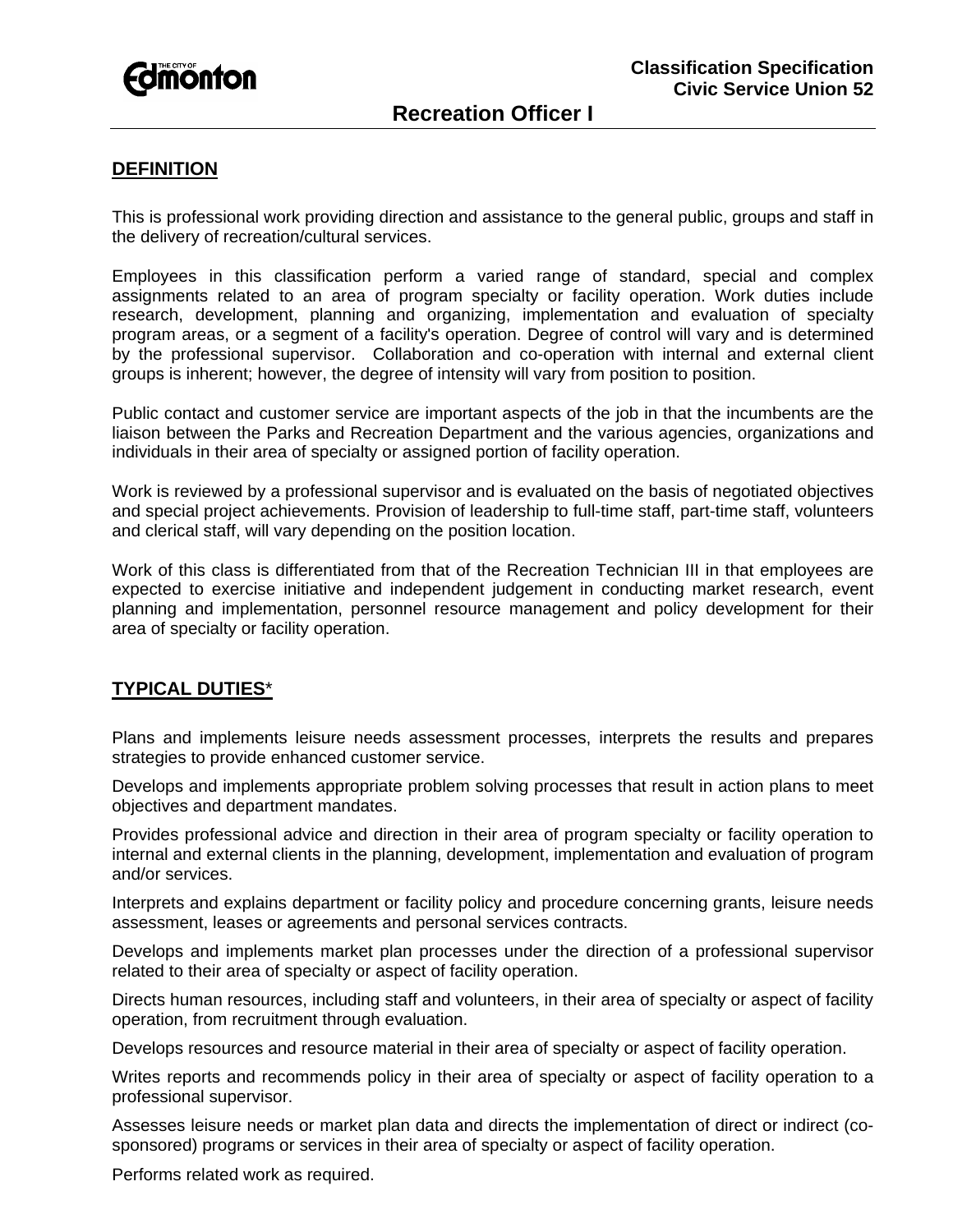

## **KNOWLEDGE, ABILITIES AND SKILLS**

#### **General**

Thorough knowledge of the theory and philosophy of leisure. Awareness of current literature and trends applicable to the field of leisure activities.

#### Program Development

Thorough knowledge of the principles and practices of leisure program administration, specifically:

Ability to direct the research, planning and delivery of leisure program services in an area; Ability to conduct or facilitate program needs assessment; ability to direct volunteer recruitment and management; ability to negotiate service contracts with individuals and groups.

### Information and Management

Ability to prepare and conduct public participation processes;

Ability to update and utilize the Recreation Culture Program Planning Process, or market plan data; Ability to write reports, correspondence, press releases, etc. in the city format.

#### Leadership Responsibilities

Ability to recruit, train, provide leadership and direction to subordinates; Ability to evaluate performance of subordinates; Ability to assess training needs of subordinates; Ability to provide recognition to direct service volunteers.

#### **Volunteers**

Ability to assist with the recruitment of direct service volunteers; Ability to provide guidance to volunteer coordinators; Ability to assess training needs of direct service volunteers.

#### **Facility Operation**

Ability to assist the development of a market plan;

Ability to analyze the results of needs assessment, trends research and public participation process and prepare recommendations for review by a professional supervisor;

Ability to direct the operation of an assigned portion of a facility through staff and volunteer supervision and collaboration with organizations, agencies and individuals.